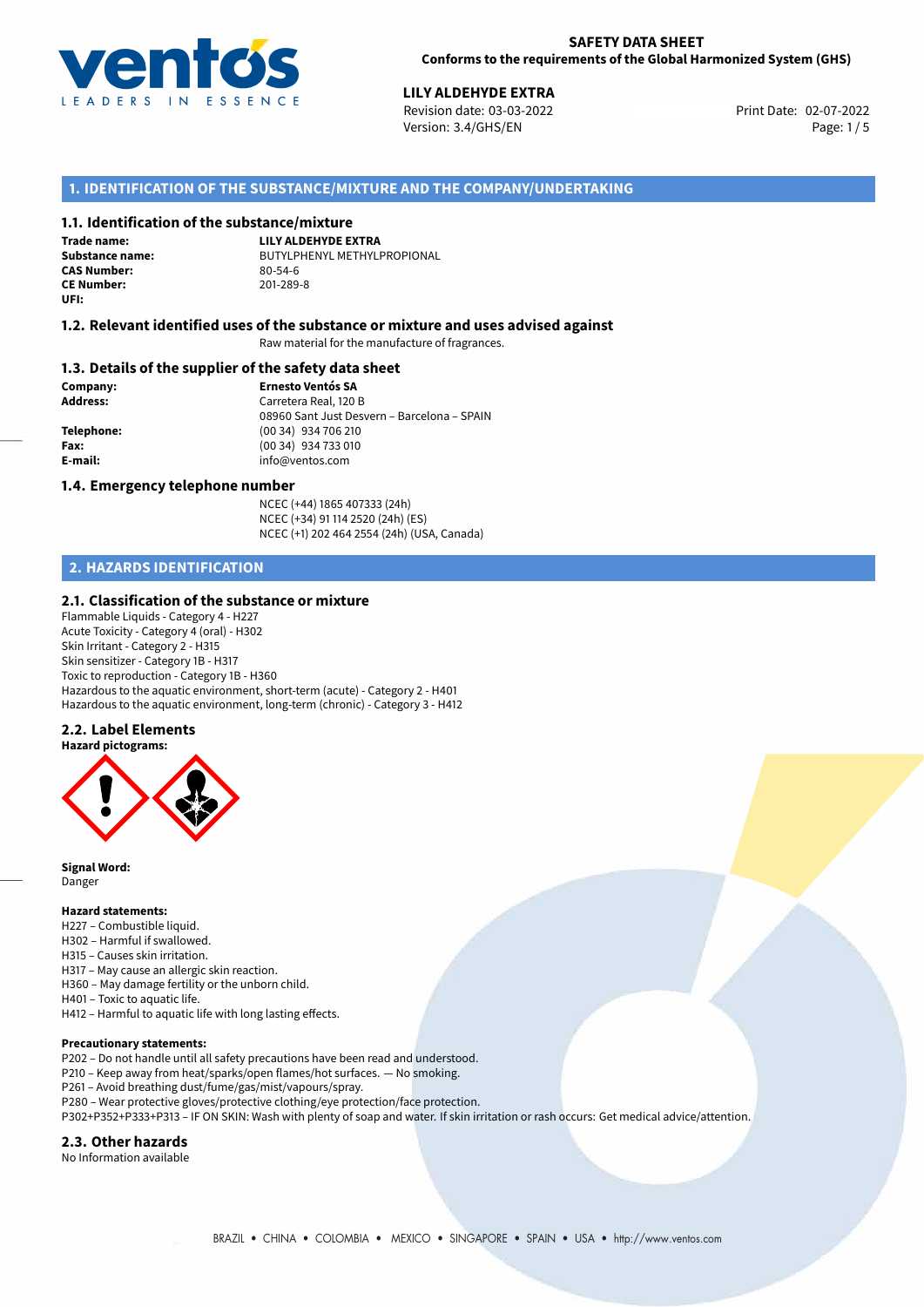

02-07-2022 **LILY ALDEHYDE EXTRA** Revision date: 03-03-2022 Print Date: Version: 3.4/GHS/EN Page: 2 / 5

# **3. COMPOSITION/INFORMATION ON INGREDIENTS**

#### **3.1. Substances**

Chemical name: BUTYLPHENYL METHYLPROPIONAL CAS number: 80-54-6<br>EC number: 201-289-8 EC number:

#### **Hazardous constituents:**

| <b>Chemical Name</b>        | % (w/w)   | CAS No<br><b>EC No</b>     | <b>Classification according to GHS</b>                                                                                                                                                                                                                                                                                                                                         |
|-----------------------------|-----------|----------------------------|--------------------------------------------------------------------------------------------------------------------------------------------------------------------------------------------------------------------------------------------------------------------------------------------------------------------------------------------------------------------------------|
| BUTYLPHENYL METHYLPROPIONAL | $\geq$ 50 | $80 - 54 - 6$<br>201-289-8 | Flammable Liquids - Category 4 - H227<br>Acute Toxicity - Category 4 (oral) - H302<br>Skin Irritant - Category 2 - H315<br>Skin sensitizer - Category 1B - H317<br>Toxic to reproduction - Category 1B - H360<br>Hazardous to the aquatic environment, short-term (acute) - Category 2 - H401<br>Hazardous to the aquatic environment, long-term (chronic) - Category 3 - H412 |

[See the full text of the hazard statements in section 16.](#page-4-0)

### **3.2. Mixtures**

Not applicable.

# **4. FIRST-AID MEASURES**

### **4.1. Description of necessary first aid measures**

| Ingestion:    | Rinse mouth with water.                                                                                               |
|---------------|-----------------------------------------------------------------------------------------------------------------------|
|               | Obtain medical advice.                                                                                                |
|               | Keep at rest. Do not induce vomiting.                                                                                 |
| Eye contact:  | In case of contact with eyes, rinse immediately with plenty of water for at least 15 minutes and seek medical advice. |
| Inhalation:   | Remove person to fresh air and keep at rest.                                                                          |
|               | Seek immediate medical advice.                                                                                        |
| Skin contact: | Take off immediately all contaminated clothing.                                                                       |
|               | Thoroughly wash affected skin with soap and water.                                                                    |
|               | Seek medical attention if symptoms persist.                                                                           |
|               |                                                                                                                       |

# **4.2. Most important symptoms and effects, both acute and delayed**

No information available.

#### **4.3. Indication of any immediate medical attention and special treatment needed** No information available.

# **5. FIRE-FIGHTING MEASURES**

#### **5.1. Extinguishing Media**

Water spray, carbon dioxide, dry chemical powder or appropriate foam. For safety reasons do not use full water jet.

#### **5.2. Special hazards arising from the substance or mixture**

Known or Anticipated Hazardous Products of Combustion: Emits toxic fumes under fire conditions.

#### **5.3. Advice for firefighters**

High temperatures can lead to high pressures inside closed containers. Avoid inhalation of vapors that are created. Use appropriate respiratory protection. Do not allow spillage of fire to be poured into drains or watercourses. Wear self-contained breathing apparatus and protective clothing.

# **6. ACCIDENTAL RELEASE MEASURES**

#### **6.1. Personal precautions, protective equipment and emergency procedures**

Evacuate surronding areas. Ensure adequate ventilation. Keep unnecessary and unprotected personnel from entering. Do not breathe vapor/spray. Avoid contact with skin and eyes. Information regarding personal protective measures: see section 8.

#### **6.2. Environmental precautions**

To avoid possible contamination of the environment, do not discharge into any drains, surface waters or groundwaters.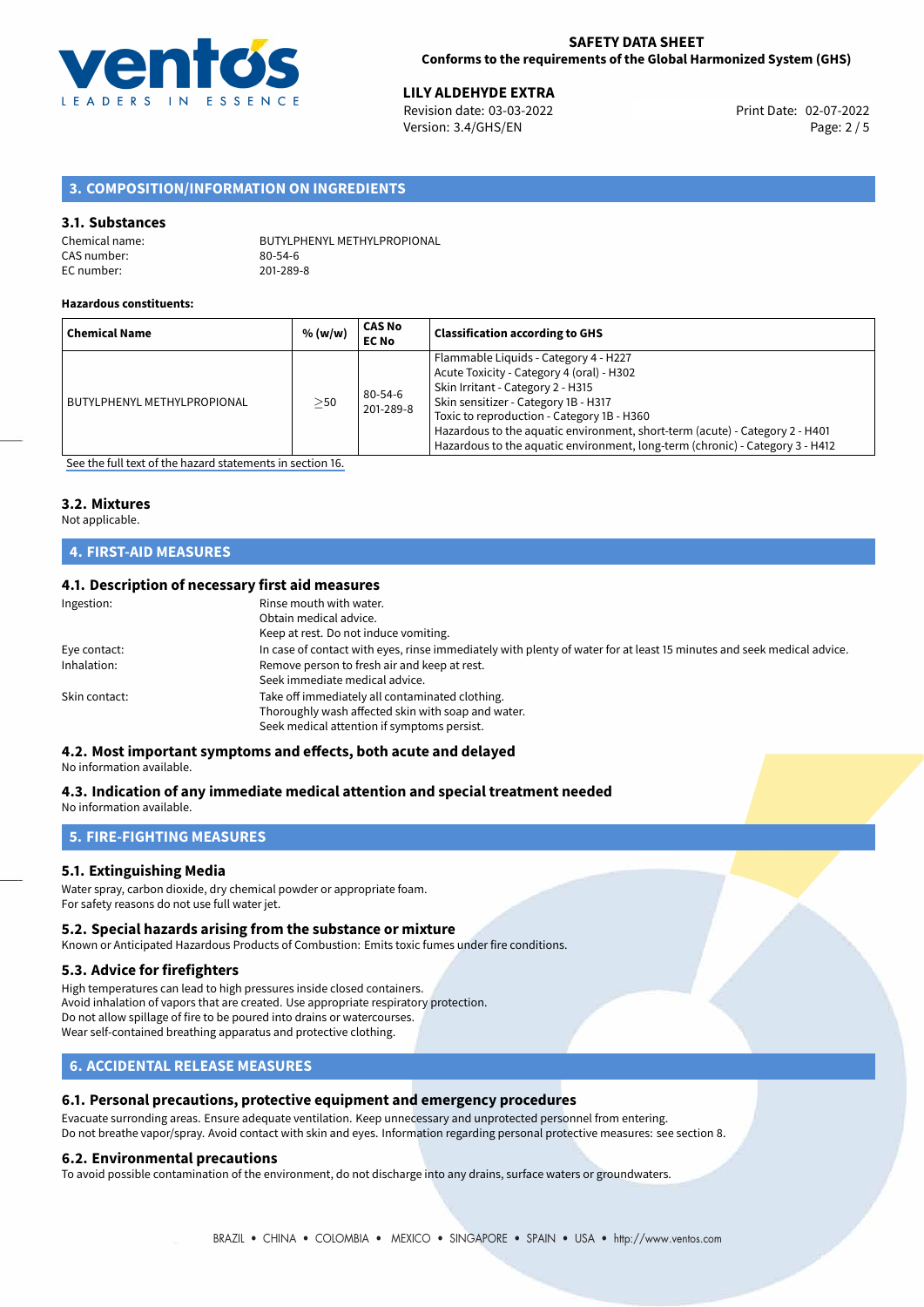

02-07-2022 **LILY ALDEHYDE EXTRA** Revision date: 03-03-2022 Print Date: Version: 3.4/GHS/EN Page: 3 / 5

# **6.3. Methods and materials for containment and cleaning up**

Cover with an inert, inorganic, non-combustible absorbent material (e.g. dry-lime, sand, soda ash). Place in covered containers using non-sparking tools and transport outdoors. Avoid open flames or sources of ignition (e.g. pilot lights on gas hot water heater). Ventilate area and wash spill site after material pickup is complete.

#### **6.4. Reference to other sections**

Information regarding exposure controls, personal protection and disposal considerations can be found in sections 8 and 13.

#### **7. HANDLING AND STORAGE**

#### **7.1. Precautions for safe handling**

Do not store or handle this material near food or drinking water. Do not smoke. Avoid contact with the eyes, skin and clothing. Wear protective clothing and use glasses. Observe the rules of safety and hygiene at work. Keep in the original container or an alternative made from a compatible material.

### **7.2. Conditions for safe storage, including any incompatibilities**

Store in tightly closed and preferably full containers in a cool, dry and ventilated area, protected from light. Keep away from sources of ignition (e.g. hot surfaces, sparks, flame and static discharges). Keep away from incompatible materials (see section 10).

#### **7.3. Specific end use(s)**

No information available.

### **8. EXPOSURE CONTROLS AND PERSONAL PROTECTION**

#### **8.1. Control parameters**

Components with occupational exposure limits: None known.

#### **8.2. Exposure controls**

Measures should be taken to prevent materials from being splashed into the body. Provide adequate ventilation, according to the conditions of use. Use a mechanical exhaust if required.

#### **8.3. Individual protection measures, such as personal protective equipment**

| Eye/Face protection:             | Chemical safety goggles are recommended. Wash contaminated goggles before reuse.                                                            |  |  |  |
|----------------------------------|---------------------------------------------------------------------------------------------------------------------------------------------|--|--|--|
| Hand Protection:                 | Chemical-resistant gloves are recommended. Wash contaminated gloves before reuse.                                                           |  |  |  |
| Body protection:                 | Personal protective equipment for the body should be selected based on the task being performed and the risks<br>involved.                  |  |  |  |
| Respiratory Protection:          | In case of insufficient ventilation, use suitable respiratory equipment.                                                                    |  |  |  |
| Environmental exposure controls: | Emissions from ventilation or process equipment should be checked to ensure they comply with environmental<br>protection legislation.       |  |  |  |
|                                  | In some cases, filters or engineering modifications to the process equipment will be necessary to reduce emissions to<br>acceptable levels. |  |  |  |

#### **9. PHYSICAL AND CHEMICAL PROPERTIES**

#### **9.1. Information on basic physical and chemical properties**

| Liguid          |
|-----------------|
| Confo           |
| Confo           |
| Not de          |
| Not de          |
| $-20^{\circ}$ C |
| $279^{\circ}$ C |
| 79 °C           |
| Not de          |
| Not de          |
| Not de          |
| Not de          |
| 0,0014          |
| Not de          |
| $0,942 -$       |
| $0.942 -$       |
| <b>SOLUE</b>    |
|                 |

Conforms to standard Not determined Not determined 279°C (1 atm.) Not determined Not determined Not determined Not determined 0,0014 hPa (20°C) (MEASURED) Not determined Density: 0,942*−*0,946 g/mL (20ºC) Relative density: 0,942*−*0,946 (20ºC) SOLUBILITY IN WATER: 0,033 g/l (20°C)

Conforms to standard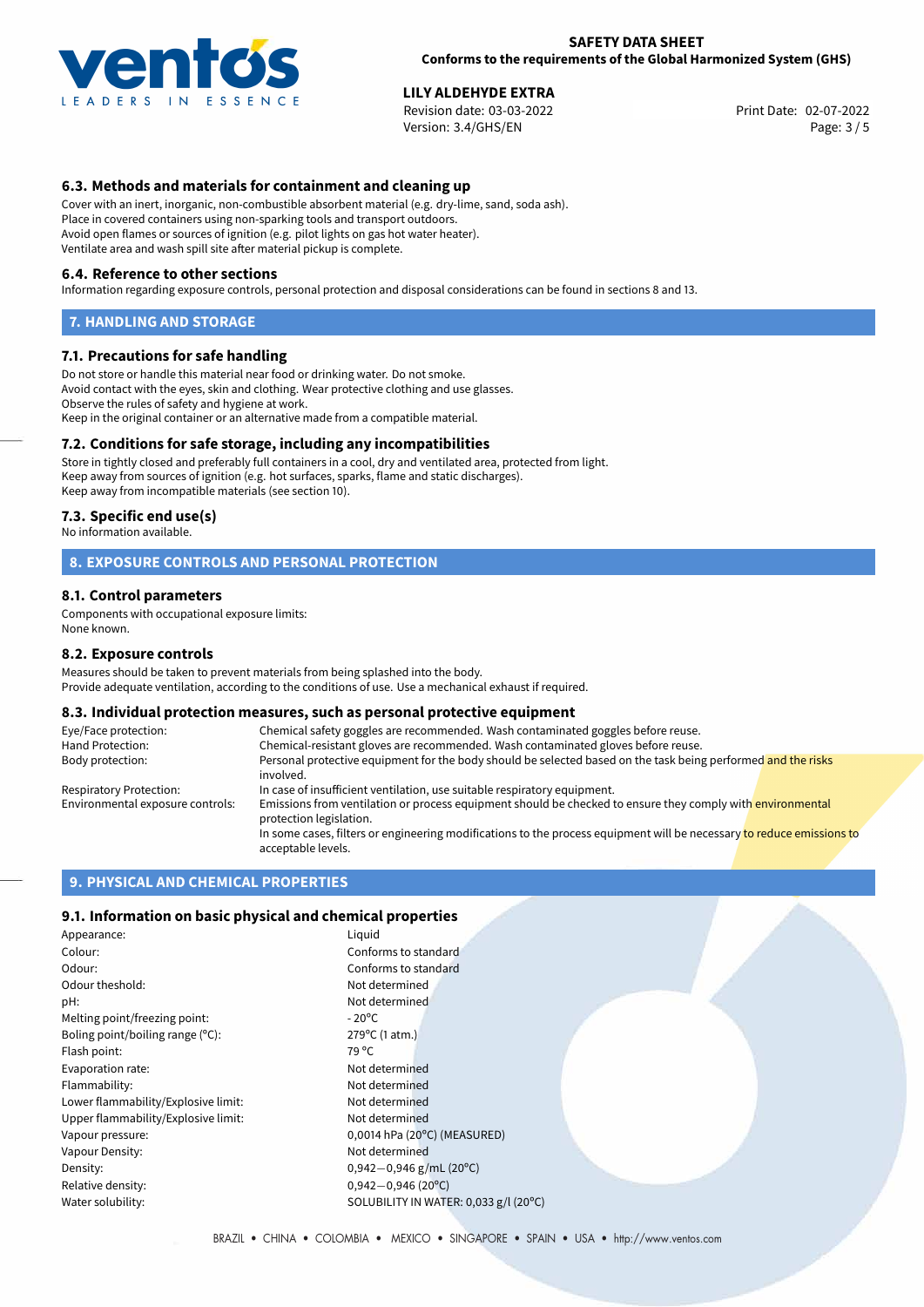

### **SAFETY DATA SHEET Conforms to the requirements of the Global Harmonized System (GHS)**

02-07-2022 **LILY ALDEHYDE EXTRA** Revision date: 03-03-2022 Print Date: Version: 3.4/GHS/EN Page: 4 / 5

Solubility in other solvents: SOLUBLE IN ORGANIC SOLVENTS Partition coefficient n-octanol/water: log Pow: 4,2 (24°C) Auto-ignition temperature: 250ºC Decomposition temperature: Not determined Viscosity, kinematic: Not determined Explosive properties: Not determined Oxidising properties: NONE EXPECTED

Viscosity, dynamic: <br>DYNAMIC: 9,50 mPa.s, KINEMATIC: 10,1 mm2/s (25°C)

# **10. STABILITY AND REACTIVITY**

### **10.1. Reactivity**

No hazardous reactions if stored and handled as prescribed/indicated.

#### **10.2. Chemical stability**

The product is stable if stored and handled as prescribed/indicated.

#### **10.3. Possibility of hazardous reactions**

No hazardous reactions if stored and handled as prescribed/indicated.

#### **10.4. Conditions to Avoid**

Conditions to Avoid: Excessive heat, flame or other ignition sources.

#### **10.5. Incompatible materials**

Avoid contact with strong acids and bases and oxidizing agents.

#### **10.6. Hazardous decomposition products**

During combustion may form carbon monoxide and unidentified organic compounds.

# **11. TOXICOLOGICAL INFORMATION**

| Acute toxicity                    | Harmful if swallowed.                                                     |  |
|-----------------------------------|---------------------------------------------------------------------------|--|
| <b>Skin corrosion/irritation</b>  | Causes skin irritation.                                                   |  |
| Serious eye damage/irritation     | Based on the data available, the criteria for classification are not met. |  |
| Respiratory or skin sensitisation | May cause an allergic skin reaction.                                      |  |
| Germ cell mutagenicity            | Based on the data available, the criteria for classification are not met. |  |
| <b>Carcinogenicity</b>            | Based on the data available, the criteria for classification are not met. |  |
| Reproductive toxicity             | May damage fertility or the unborn child.                                 |  |
| <b>STOT-single exposure</b>       | Based on the data available, the criteria for classification are not met. |  |
| <b>STOT-repeated exposure</b>     | Based on the data available, the criteria for classification are not met. |  |
| Aspiration hazard                 | Based on the data available, the criteria for classification are not met. |  |

# **12. ECOLOGICAL INFORMATION**

#### **12.1. Toxicity**

**Assessment:**

Toxic to aquatic life. Harmful to aquatic life with long lasting effects. **Experimental/calculated data:** No information available.

# **12.2. Degradability**

No information available.

### **12.3. Bioaccumulative potential**

No information available.

# **12.4. Soil mobility**

No information available.

# **12.5. Other adverse effects**

See also sections 6, 7, 13 and 15 Do not allow to get into waste water or waterways.